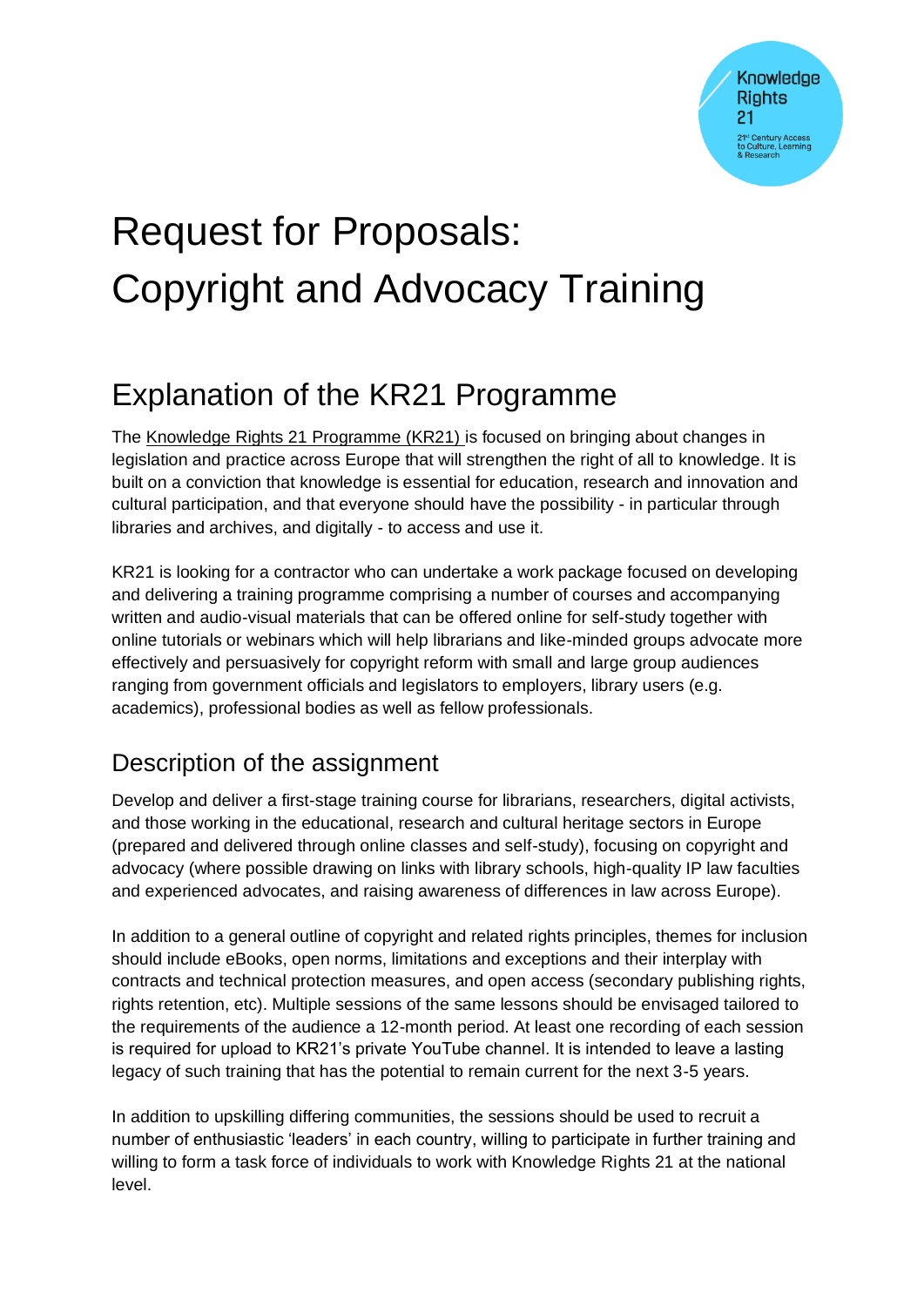Deliver more focused country-tailored training to groups of leaders in 5-7 countries (also through self-study and online classes) on the specific thematic elements of the project and the overall project goals. This should also include training on government affairs and the development of plans and strategies for advocating for change nationally, based on assessments of national landscapes supported by the findings of work in different thematic areas of the Programme.

When in place, this training should involve KR21's Regional Coordinators, and be tailored take into account existing copyright systems, partnerships among students, researchers and other access to knowledge advocates and copyright experts as well as national library, funder and research institutions). It is envisaged that a number of active sessions may be run per country.

This work should help build more active and sustainable capacity for advocacy around copyright law at the national level.

In the context of the wider Programme, this Work Package contributes to the outcome, over three years, that there is, in at least 20 countries, an active and sustainable network of individuals from the library field and beyond with the confidence and knowledge to engage successfully in efforts to change copyright law. These networks play a central role in achieving the successes of the Programme as a whole, as well as complementing work in Brussels. An overview of the Programme is available in Annex 2.

Bids are welcome up to €70 000 (inclusive of VAT where appropriate), with value for money considered as part of the review process.

#### Duration of assignment

The assignment will be given for a period of 12 months, with earlier delivery preferred. Start date: 1<sup>st</sup> September 2022.

Envisaged delivery over circa 6 - 8 months.

#### **Requirements**

You are required to provide the following information. As a guide, your response does not need to be more than three pages long. You may wish to use the template in the annex to respond:

- How the bidder is particularly well suited to deliver the work package
- A plan for how the bidder will deliver on the goals and results of the work package
- Project Management Team Structure (including broad breakdown between people hours, management time, other costs, such as travel, purchasing, event attendance, marketing)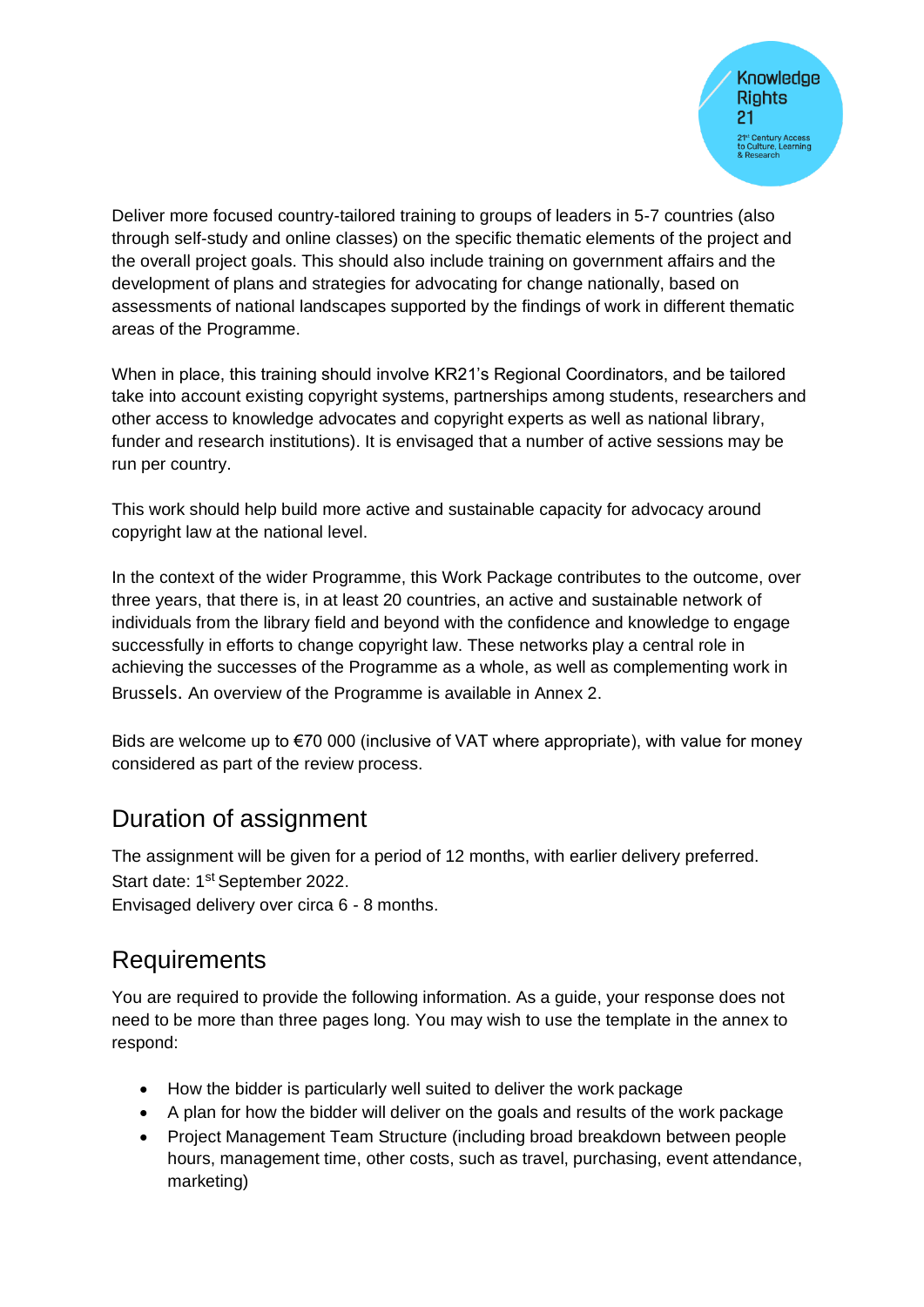- An assessment of risks, and how these will be managed
- A working knowledge of data protection law to ensure that personal data gathered in the running of the course can be reused by the project and its membership organisations.

#### Communication

For questions and explanation please contact Tanja Roussou on the following e-mail address: [info@knowledgerights21.](mailto:info@knowledgerights21)org and [tanya.roussou@knowledgerights21.org.](mailto:tanya.roussou@knowledgerights21.org) **Please address your offer to this contact person.** 

## Applicable conditions

The agreement will be concluded with Stichting IFLA Foundation. General conditions of sale, sector conditions or other conditions of the Tenderer are expressly excluded and do not apply to this Engagement.

Any remarks about the conditions that apply to this Engagement must be made known with your offer.

Other conditions attached to this request for quotation.

- You cannot derive any rights to reimbursement of quotation costs or to obtaining the order from this request for quotation.
- Stichting IFLA Foundation may (temporarily) suspend and/or revoke this request for quotation. In such a situation, you are not entitled to reimbursement of the costs incurred for this request for quotation.
- By submitting a request for quotation, you declare that you meet all the requirements set out in this request for quotation and that you agree to the terms and conditions set.

Stichting IFLA Foundation expects your written offer by 10th July at the latest by 12:00pm CEST (Amsterdam Time).

Please send your offer to:: [info@knowledgerights21.](mailto:info@knowledgerights21)org and [tanya.roussou@knowledgerights21.org.](mailto:tanya.roussou@knowledgerights21.org)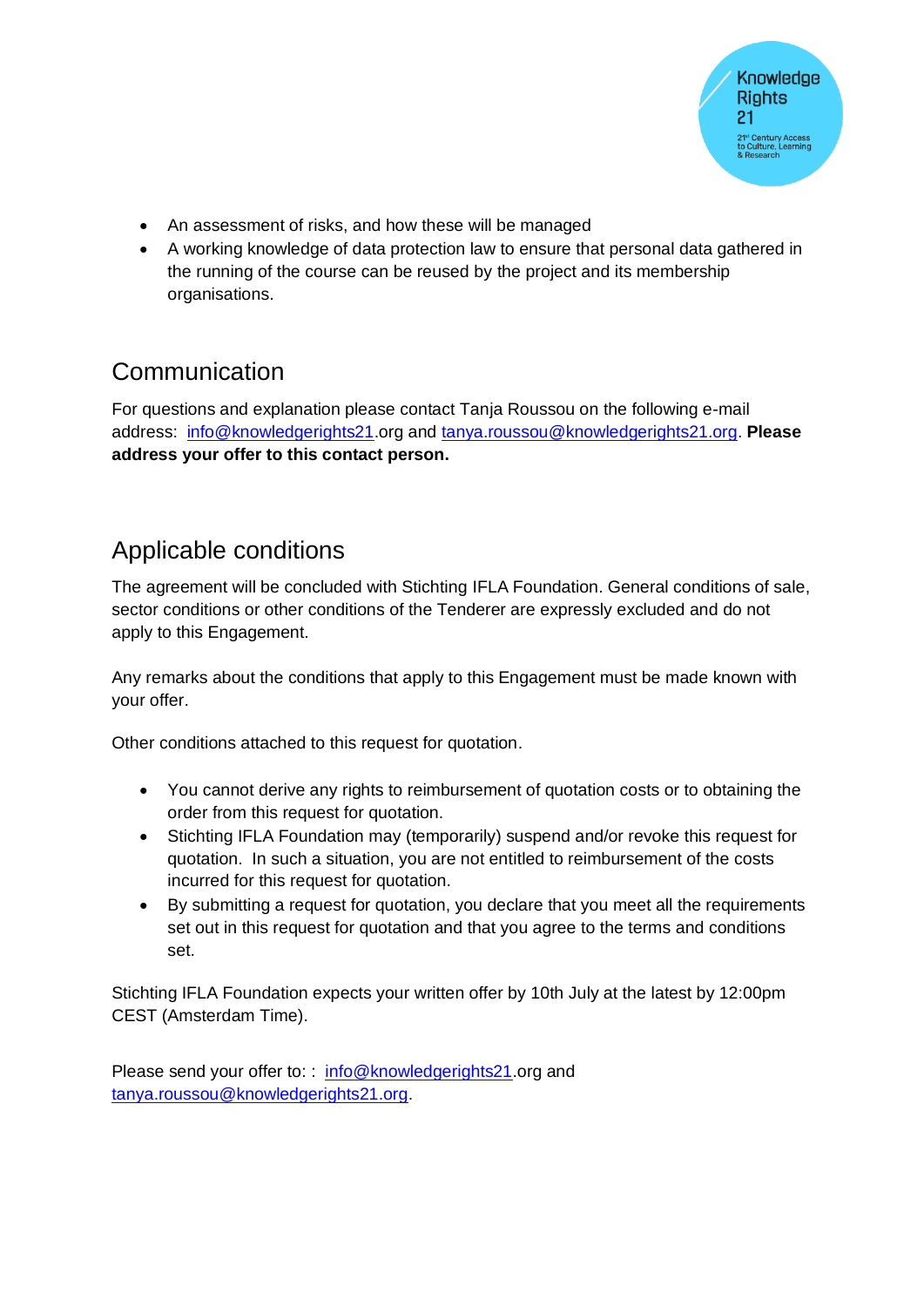# Evaluation of the offer

- Review of the bids by the Programme's Committees
- In the context of this review, questions may be asked, and recommendations made for changes in order to accept a bid.
- Candidates will be selected on the basis of the quality of their bid (including value for money), their ability to deliver, as set out in their bid.

We wish you every success in drawing up your offer.

#### ANNEX 1: Optional Template for Responses

| Name and Legal Status of Bidder                                                                                                                                              |
|------------------------------------------------------------------------------------------------------------------------------------------------------------------------------|
|                                                                                                                                                                              |
| <b>Address and Contact Details</b>                                                                                                                                           |
|                                                                                                                                                                              |
| Statement of Suitability of Bidder to Undertake this Work Package                                                                                                            |
|                                                                                                                                                                              |
| Proposed Plans for Delivering on the Goals and Results of the Work Package                                                                                                   |
|                                                                                                                                                                              |
| Project Management Team Structure (including broad breakdown between people hours,<br>management time, other costs, such as travel, purchasing, event attendance, marketing) |
|                                                                                                                                                                              |
| Assessment of Risks, and How These will be Managed                                                                                                                           |
|                                                                                                                                                                              |